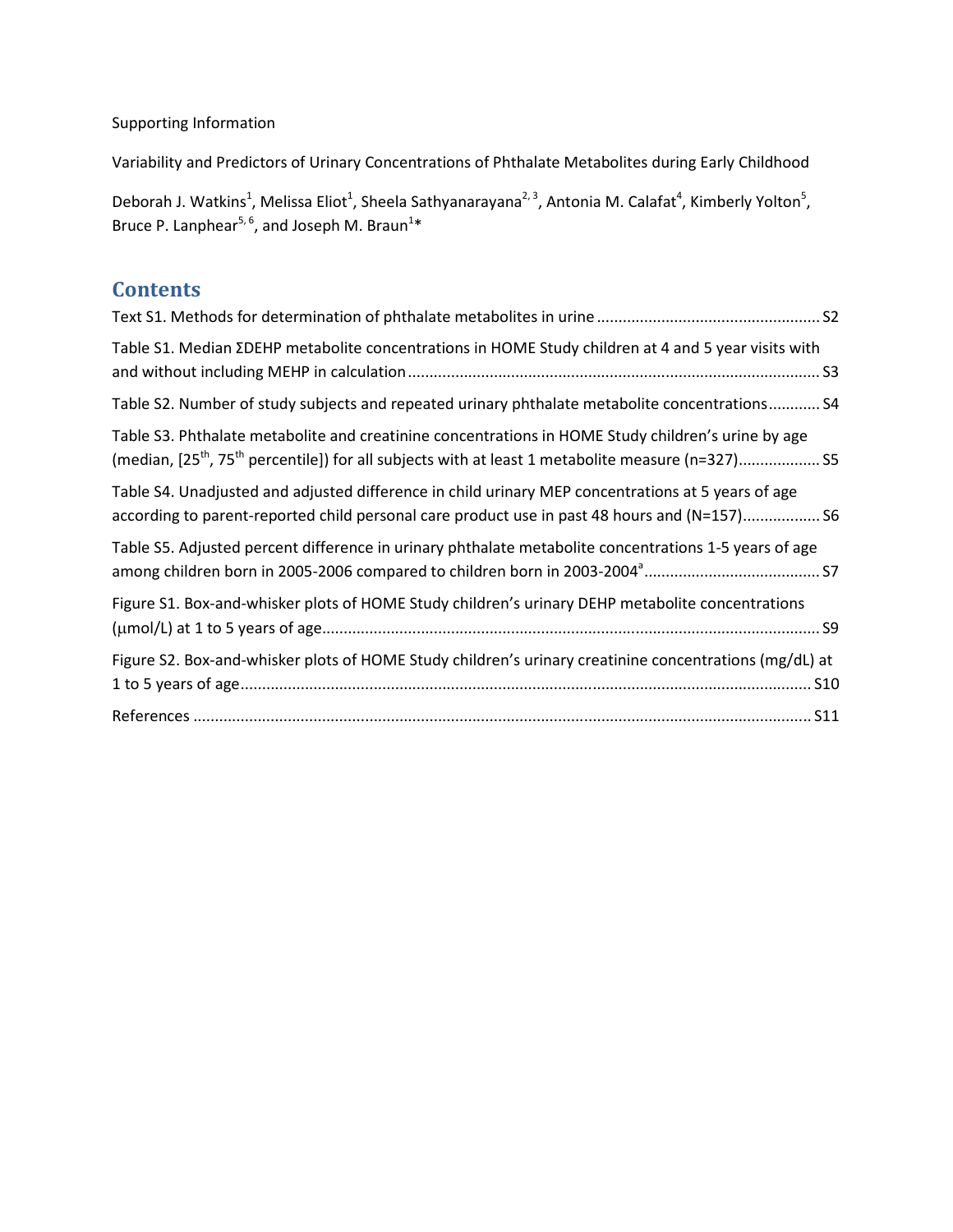Text S1. Methods for determination of phthalate metabolites in urine

We measured 11 phthalate metabolites in urine ( $\mu$ g/L) using online solid phase extraction coupled to high performance liquid chromatography-isotope dilution tandem mass spectrometry (SPE-HPLC-MS/MS).<sup>1</sup> Briefly, 100  $\mu$ L of urine was spiked with the appropriate reagents and standards. This was incubated to hydrolyze the phthalate metabolites urinary conjugates, followed by online SPE-HPLC separation and detection by MS/MS. The limits of detection (LODs) varied for each metabolite, but were in the low ( $\sim$ 0.1 to  $\sim$ 1) ng/mL range. The CDC laboratory is certified by the Health Care Financing Administration to comply with the requirements set forth in the 1988 Clinical Laboratory Improvement Act (CLIA) and all analytical measurements are conducted following strict quality control (QC) CLIA guidelines. Along with the study samples, each analytical run includes high- and low-concentration QC materials and reagent blanks to assure the accuracy and reliability of the data. The concentrations of the QCs, averaged to obtain one measurement of high-concentration QC and low-concentration QC for each run, are evaluated using standard statistical probability rules<sup>2</sup>. If these QC concentrations are outside established limits or blank values are above three times the LOD, the analytical run would be considered out of control and all of the samples in the run would be reanalyzed. In addition, at least once per year, the CDC laboratory analyzes reference urine samples fortified with several phthalate metabolites as part of the German External Quality Assessment Scheme (G-EQUAS). The program, evaluation, and certification are based on the guidelines of the German Federal Medical Council (http://www.gequas.de/). The above procedures have been used since the early 2000s for the analyses of tens of thousands of biological specimens, including those collected as part of the ongoing US National Health and Nutrition Examination Survey (NHANES). The latest phthalate metabolites data and laboratory protocols used for 2011-2012 NHANES can be found at:

http://www.cdc.gov/nchs/data/nhanes/nhanes\_11\_12/PHTHTE\_G\_met.pdf.

S2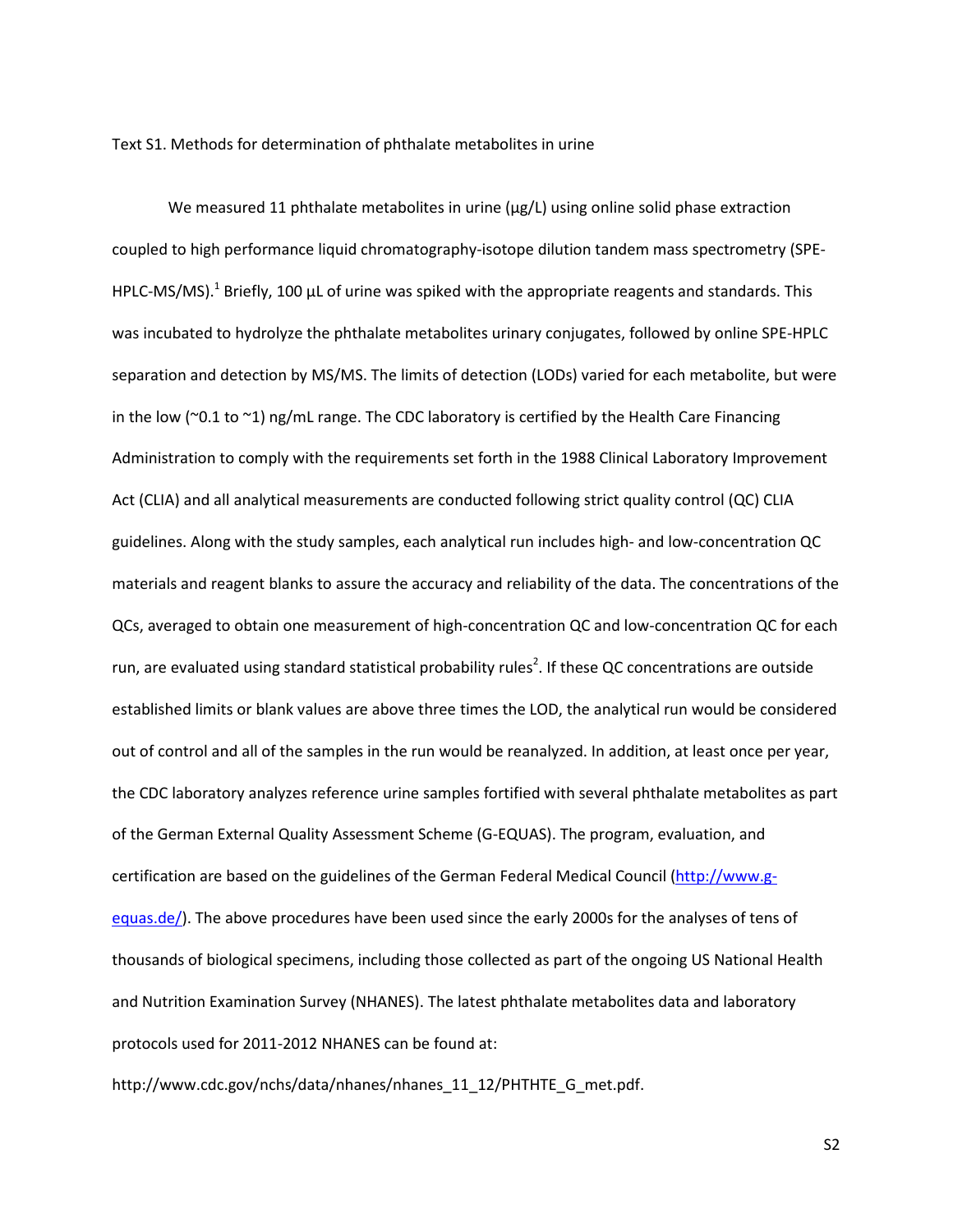Table S1. Median ΣDEHP metabolite concentrations in HOME Study children at 4 and 5 year visits with and without including MEHP in calculation

|                | With MEHP                      | Without MEHP                   |
|----------------|--------------------------------|--------------------------------|
|                | Median (25th, 75th percentile) | Median (25th, 75th percentile) |
| ΣDEHP (μmol/L) | 0.22(0.12, 0.39)               | 0.21(0.12, 0.37)               |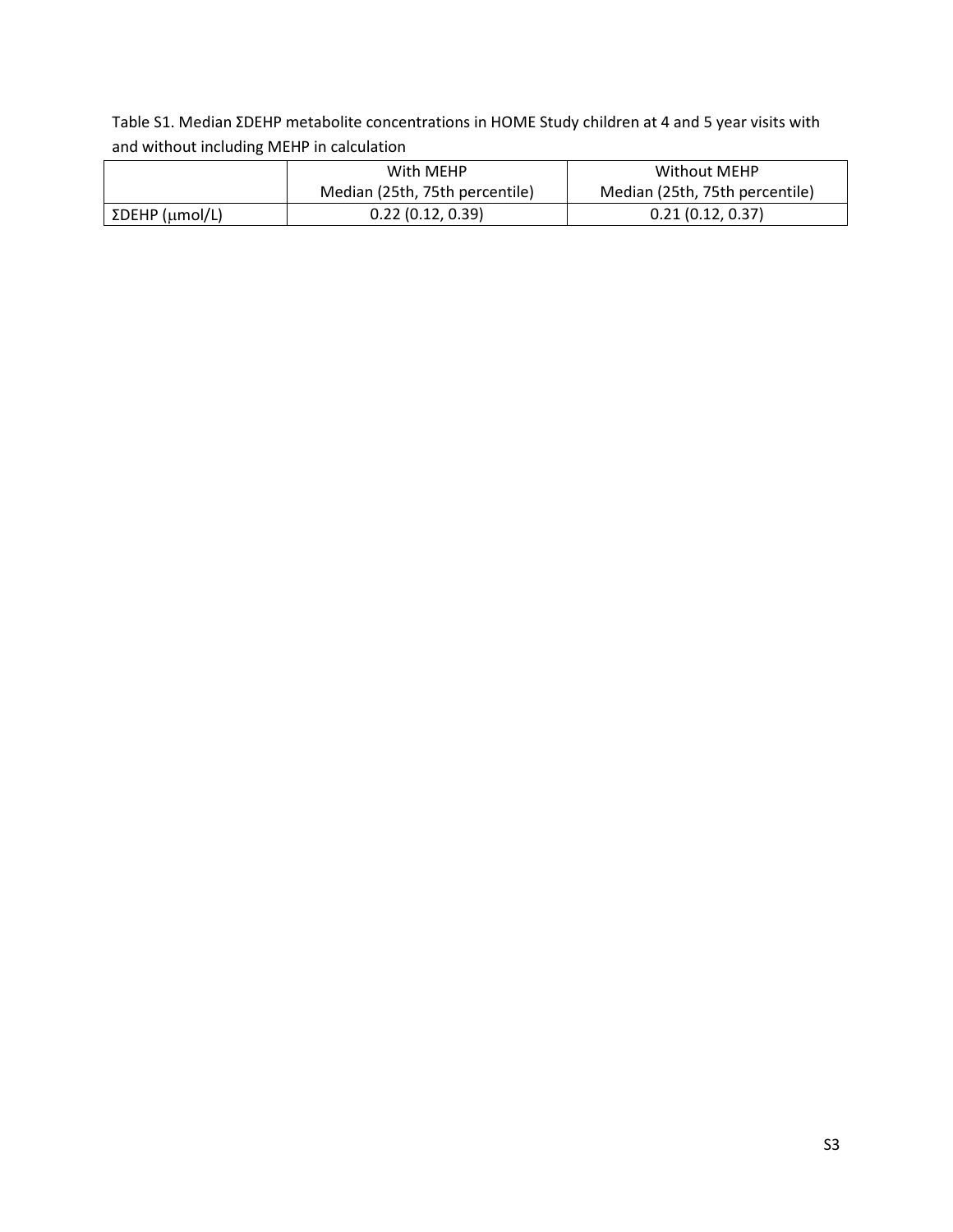| Number of study visits where<br>subjects provided a urine<br>sample | Subjects with complete covariate<br>information and ≥1 urine measure<br>$(N=296)$ | Number of samples from subjects<br>(complete covariate information and ≥1<br>urine sample) by number of study visits |
|---------------------------------------------------------------------|-----------------------------------------------------------------------------------|----------------------------------------------------------------------------------------------------------------------|
|                                                                     | 28                                                                                | 28                                                                                                                   |
|                                                                     | 53                                                                                | 106                                                                                                                  |
| 3                                                                   | 47                                                                                | 141                                                                                                                  |
| 4                                                                   | 65                                                                                | 260                                                                                                                  |
| 5                                                                   | 103                                                                               | 515                                                                                                                  |
| Total repeated urine samples                                        |                                                                                   | 1050                                                                                                                 |

Table S2. Number of study subjects and repeated urinary phthalate metabolite concentrations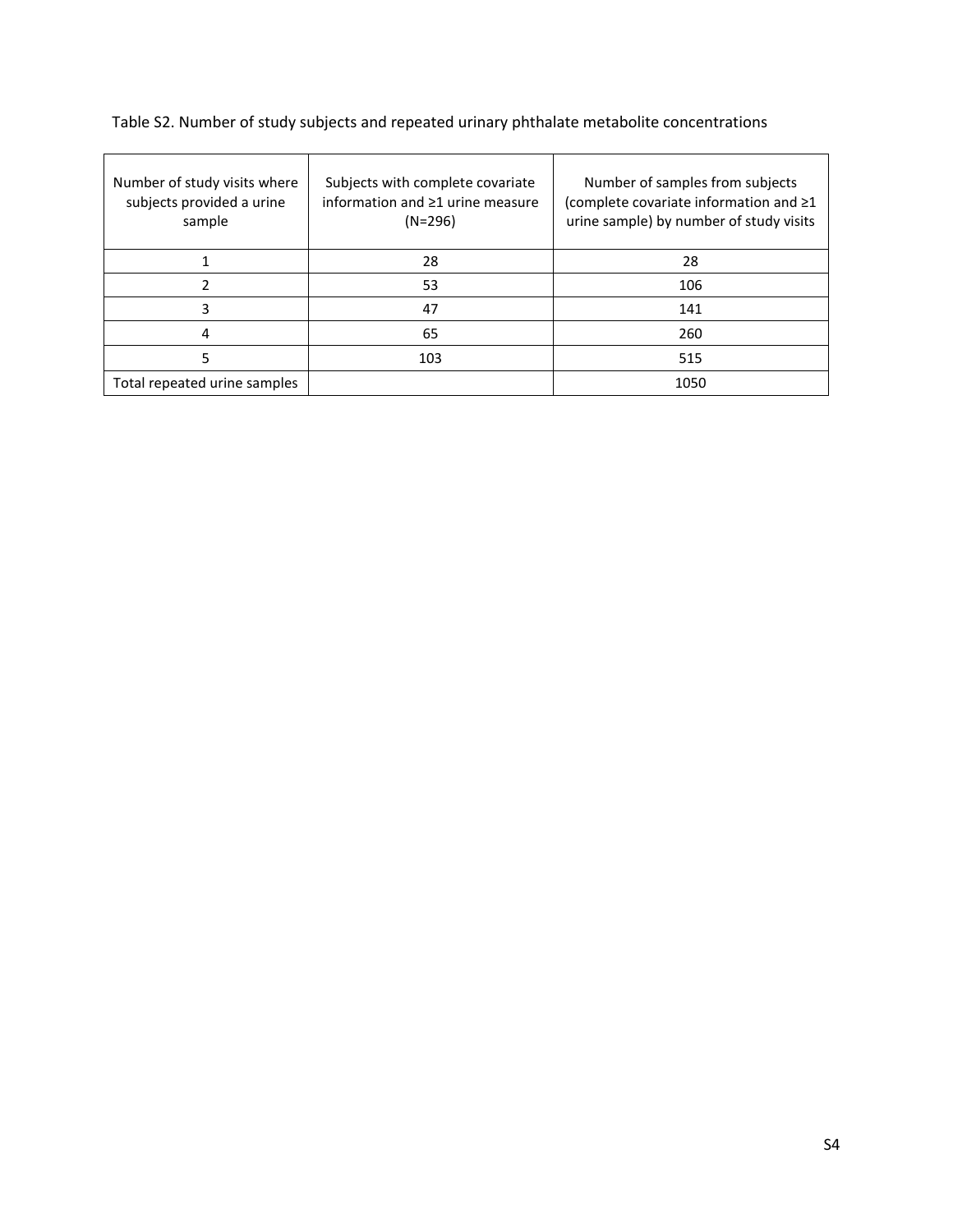| Phthalate<br>Metabolite             |            |                             | Age               |                   |                   |                   |                   |
|-------------------------------------|------------|-----------------------------|-------------------|-------------------|-------------------|-------------------|-------------------|
|                                     | <b>LOD</b> | % Above<br>LOD <sup>a</sup> | 1 year            | 2 years           | 3 years           | 4 years           | 5 years           |
|                                     |            |                             | $(N = 281)$       | $(N = 235)$       | $(N = 237)$       | $(N = 172)$       | $(N = 203)$       |
| $\Sigma$ DEHP <sup>c</sup> (μmol/L) | N/A        | N/A                         | 0.19(0.10, 0.54)  | 0.25(0.12, 0.54)  | 0.31(0.15, 0.67)  | 0.27(0.12, 0.55)  | 0.20(0.12, 0.35)  |
| MEHP (µg/L)                         | 0.5        | 79.2                        | N/A               | N/A               | N/A               | 1.5(0.6, 3.7)     | 1.6(0.8, 3.3)     |
| MEHHP (µg/L)                        | 0.2        | 100                         | 13.0 (6.4, 38.6)  | 20.0 (9.9, 45.6)  | 24.7 (11.4, 58.7) | 20.9 (11.7, 41.5) | 15.7 (8.5, 27.5)  |
| MECPP (µg/L)                        | 0.2        | 100                         | 35.1 (17.9, 94.4) | 43.4 (19.7, 93.3) | 50.4 (26.4, 99.8) | 41.7 (18.6, 79.1) | 30.1 (19.3, 55.8) |
| MEOHP (µg/L)                        | 0.2        | 100                         | 10.2 (4.7, 27.8)  | 14.1(5.8, 30.1)   | 16.0 (7.2, 36.8)  | 14.1 (7.4, 28.1)  | 10.6 (5.5, 18.9)  |
| $MBzP$ ( $\mu$ g/L)                 | 0.3        | 99.7                        | 10.5(5.0, 24.2)   | 12.4 (5.0, 27.0)  | 14.9 (5.5, 38.2)  | 12.8 (5.8, 28.7)  | 9.7(4.6, 24.0)    |
| MCPP $(\mu g/L)$                    | 0.2        | 99.6                        | 4.2(2.2, 8.8)     | 4.9(2.1, 9.9)     | $6.2$ (3.4, 11.0) | 4.8(2.7, 10.7)    | 4.2(2.1, 8.9)     |
| MCOP (µg/L)                         | 0.2        | 100                         | 10.0(4.4, 21.4)   | 10.8 (5.3, 24.0)  | 13.3 (7.4, 23.3)  | 16.6 (8.0, 31.4)  | 23.8 (10.9, 47.3) |
| MCNP $(\mu g/L)$                    | 0.2        | 100                         | 4.5(2.4, 9.6)     | 4.9(2.2, 9.4)     | 4.3(2.3, 7.3)     | 4.6(2.3, 8.1)     | 3.8(2.5, 6.0)     |
| $MEP$ ( $\mu$ g/L)                  | 0.6        | 100                         | 34.5 (15.6, 85.1) | 30.1 (13.0, 87.9) | 36.5 (15.1, 69.3) | 28.3 (12.9, 70.0) | 23.1 (13.0, 46.1) |
| MnBP $(\mu g/L)$                    | 0.4        | 99.2                        | N/A               | N/A               | N/A               | 22.3 (11.1, 42.6) | 16.1 (9.0, 31.8)  |
| MiBP $(\mu g/L)$                    | 0.2        | 99.7                        | N/A               | N/A               | N/A               | 11.0(5.3, 22.3)   | 9.5(5.6, 17.7)    |
| Creatinine (mg/dL)                  | 3.5        | 99.9                        | 18.6 (11.7, 33.9) | 33.2 (18.1, 60.2) | 54.0 (34.8, 73.3) | 61.7 (33.6, 85.4) | 67.3 (45.7, 92.5) |

Table S3. Phthalate metabolite and creatinine concentrations in HOME Study children's urine by age (median, [25<sup>th</sup>, 75<sup>th</sup> percentile]) for all subjects with at least 1 metabolite measure (n=327)

 $LOD =$  limit of detection,  $N/A =$  not available

<sup>c</sup>ΣDEHP= Sum of MEHP, MEHHP, MEOHP, and MECPP

 $d$  MEHP, MnBP, and MiBP were measured only at visits 4 and 5.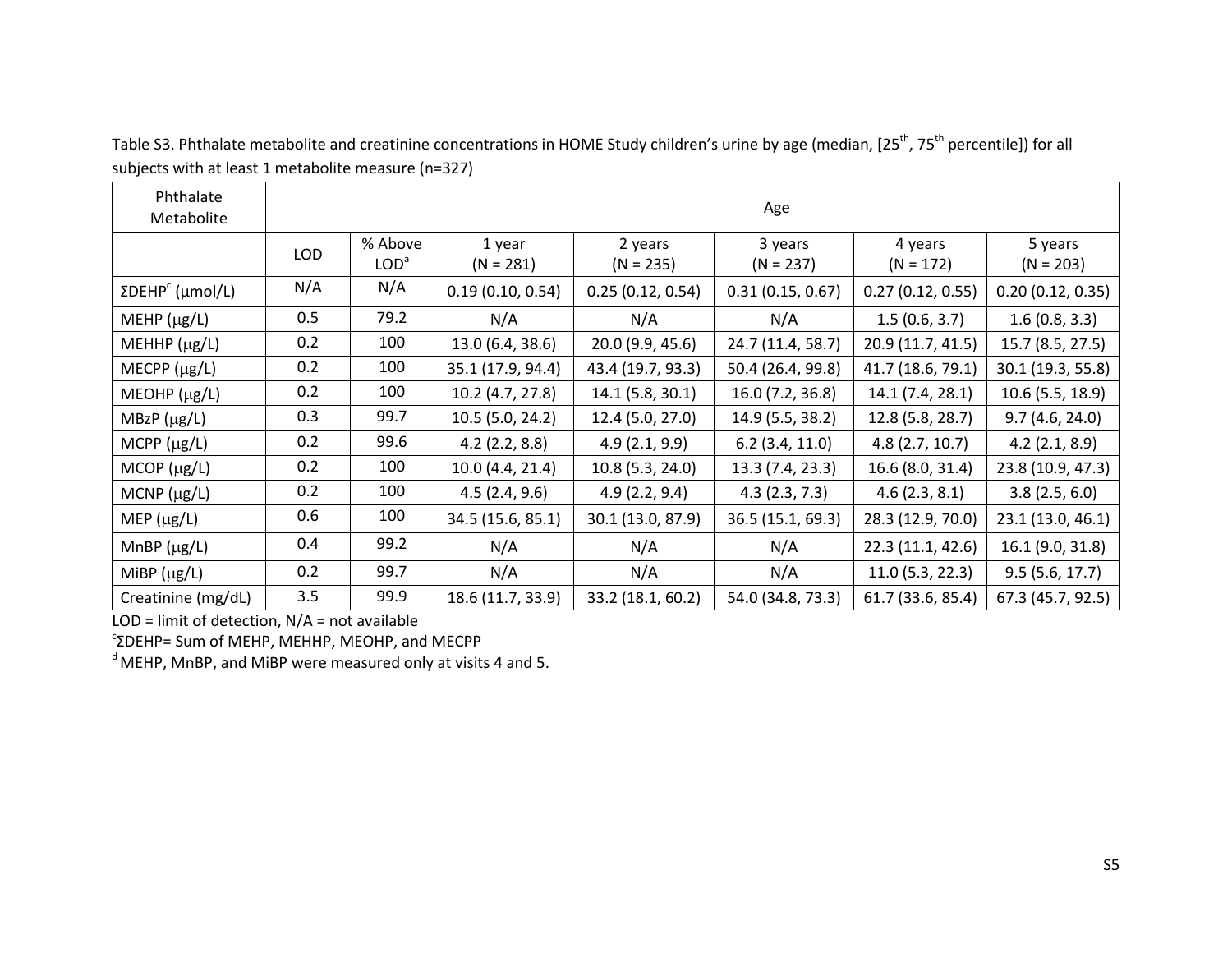Table S4. Unadjusted and adjusted difference in child urinary MEP concentrations at 5 years of age according to parent-reported child personal care product use in past 48 hours and (N=157)

|                      |             | Unadjusted                    | Adjusted <sup>a</sup>         |
|----------------------|-------------|-------------------------------|-------------------------------|
| Product              | N Using     | % Difference <sup>b</sup> MEP | % Difference <sup>b</sup> MEP |
|                      | Product (%) | (95% CI)                      | (95% CI)                      |
|                      |             |                               |                               |
| Hair spray or gel    | 22(14.0)    | 96 (14, 238)                  | 63 (7, 149)                   |
| Shampoo              | 116 (73.9)  | $-40$ ( $-61$ , $-8$ )        | $-0.2$ ( $-33, 48$ )          |
| Conditioner          | 60 (38.2)   | $5(-29, 56)$                  | $9.9$ ( $-22, 55$ )           |
| Bar soap             | 81 (51.6)   | 138 (66, 242)                 | 13 (-19, 59)                  |
| Liquid soap or body  | 100 (63.7)  | $-47$ ( $-64$ , $-22$ )       | $-18(-40, 13)$                |
| wash                 |             |                               |                               |
| Sun screen or lotion | 104 (66.2)  | 44 (-4, 115)                  | -7 (-34, 29)                  |
| Hand sanitizer       | 100 (63.7)  | 17 (-22, 74)                  | $6(-22, 43)$                  |
| Makeup               | 22(14.0)    | $2(-41, 79)$                  | $-20$ ( $-49$ , 24)           |
| Nail polish          | 10(6.4)     | $8(-51, 138)$                 | $-20$ ( $-57, 50$ )           |

CI = confidence interval;

<sup>a</sup>Adjusting for sex, race of child, household income, maternal education, mean serum cotinine, urinary creatinine z-score, year of birth, and number of other personal care products used

<sup>b</sup>% Difference = percent difference in geometric means between those reporting product use and those not reporting product use (reference category)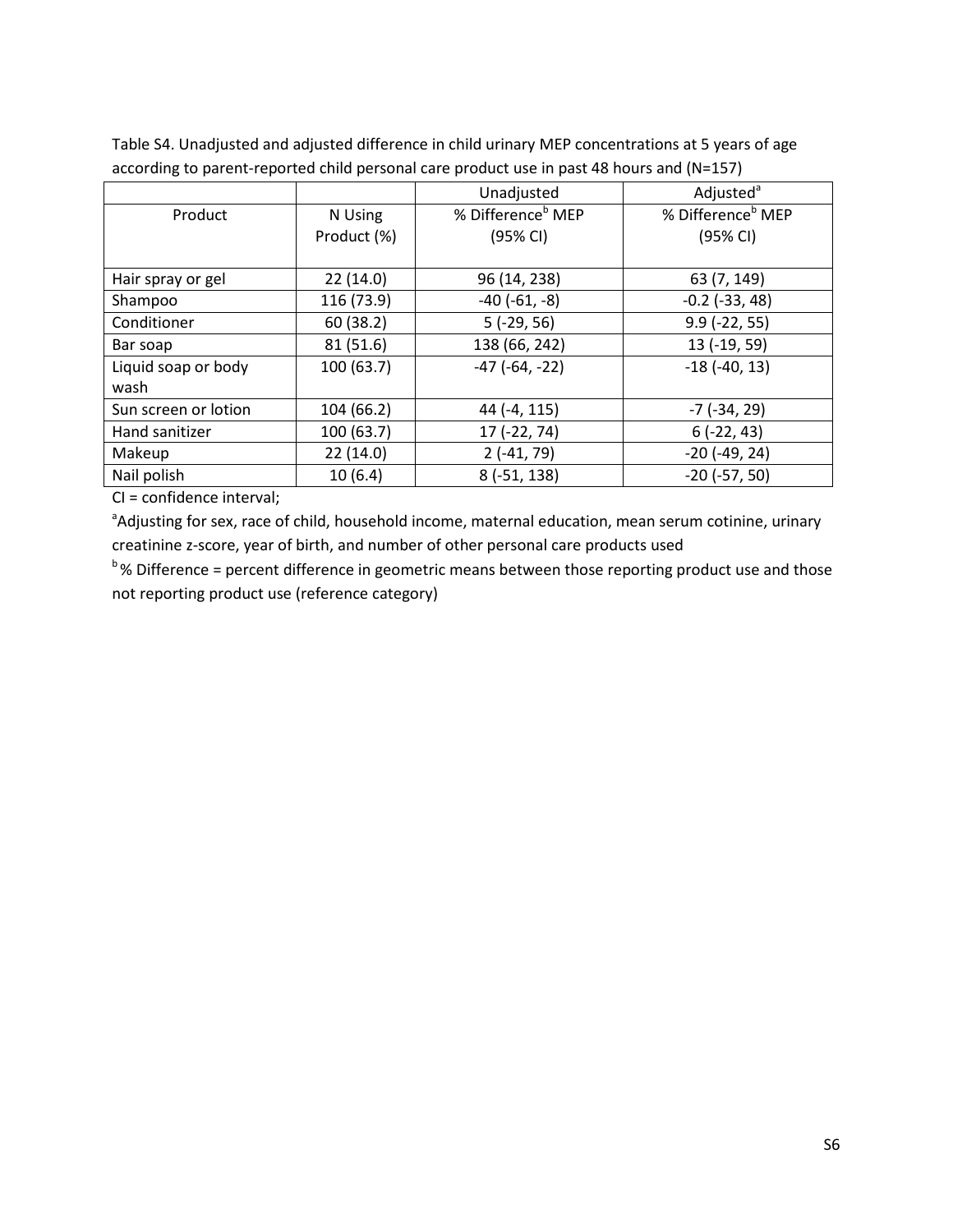|                            |                         | No creatinine adjustment |                      | Adjusted for creatinine z-score |                      |  |
|----------------------------|-------------------------|--------------------------|----------------------|---------------------------------|----------------------|--|
| phthalate                  |                         | % Difference             | Interaction          | % Difference                    | Interaction          |  |
| metabolites                | Age                     | (95% CI)                 | p-value <sup>b</sup> | (95% CI)                        | p-value <sup>b</sup> |  |
| $\Sigma$ DEHP <sup>c</sup> |                         |                          | 0.02                 |                                 | 0.24                 |  |
|                            | $\mathbf{1}$            | $-0.9$ $(-21, 19)$       |                      | $-7.8$ $(-27, 12)$              |                      |  |
|                            | $\overline{2}$          | $-11.1(-31, 9)$          |                      | $-11.3(-31, 8)$                 |                      |  |
|                            | 3                       | $-20.3(-40,-1)$          |                      | $-14.7$ $(-34, 5)$              |                      |  |
|                            | 4                       | $-28.5(-48,-9)$          |                      | $-18.0$ ( $-38, 2$ )            |                      |  |
|                            | 5                       | $-36$ ( $-56$ , $-16$ )  |                      | $-21.2$ $(-41, -2)$             |                      |  |
| <b>MBzP</b>                |                         |                          | 0.01                 |                                 | 0.26                 |  |
|                            | $\mathbf{1}$            | $-3.2$ ( $-23, 16$ )     |                      | $-11.0$ $(-31, 9)$              |                      |  |
|                            | $\overline{2}$          | $-14.7$ $(-34, 5)$       |                      | $-14.9$ $(-35, 5)$              |                      |  |
|                            | 3                       | $-24.9(-45,-5)$          |                      | $-18.6(-38, 1)$                 |                      |  |
|                            | $\overline{4}$          | $-33.8(-53,-14)$         |                      | $-22.1(-42,-3)$                 |                      |  |
|                            | 5                       | $-41.7(-61,-22)$         |                      | $-25.5$ ( $-45, -6$ )           |                      |  |
| <b>MCPP</b>                |                         |                          | 0.08                 |                                 | 0.96                 |  |
|                            | $\mathbf 1$             | $2.0$ (-18, 22)          |                      | $-5.2$ ( $-25, 14$ )            |                      |  |
|                            | $\overline{2}$          | $-5.2$ $(-25, 14)$       |                      | $-5.4$ ( $-25, 14$ )            |                      |  |
|                            | 3                       | $-11.8(-31, 8)$          |                      | $-5.5$ ( $-25, 14$ )            |                      |  |
|                            | $\overline{4}$          | $-18.0$ $(-38, 2)$       |                      | $-5.6$ ( $-25, 14$ )            |                      |  |
|                            | 5                       | $-23.8(-43,-4)$          |                      | $-5.8$ ( $-25, 14$ )            |                      |  |
| <b>MCOP</b>                |                         |                          | 0.16                 |                                 | < 0.001              |  |
|                            | $\mathbf{1}$            | $-16.2$ ( $-36, 3$ )     |                      | $-22.2(-42,-3)$                 |                      |  |
|                            | $\overline{2}$          | $-10.7$ $(-30, 9)$       |                      | $-10.9$ $(-31, 9)$              |                      |  |
|                            | 3                       | $-4.8$ $(-24, 15)$       |                      | $1.9(-18, 22)$                  |                      |  |
|                            | $\overline{4}$          | $1.5$ ( $-18$ , 21)      |                      | $16.7$ (-3, 36)                 |                      |  |
|                            | 5                       | $8.3(-11, 28)$           |                      | 33.5 (14, 53)                   |                      |  |
| <b>MCNP</b>                |                         |                          | 0.15                 |                                 | < 0.001              |  |
|                            | $\mathbf{1}$            | $-18.9(-39, 1)$          |                      | $-24.1(-44,-4)$                 |                      |  |
|                            | $\overline{c}$          | $-14.3$ $(-34, 5)$       |                      | $-14.5(-34, 5)$                 |                      |  |
|                            | 3                       | $-9.4$ ( $-29, 10$ )     |                      | $-3.7$ $(-23, 16)$              |                      |  |
|                            | $\overline{4}$          | $-4.3$ $(-24, 15)$       |                      | $8.5$ ( $-11, 28$ )             |                      |  |
|                            | 5                       | $1.2$ ( $-19, 21$ )      |                      | 22.2(3, 42)                     |                      |  |
| MEP                        |                         |                          | 0.17                 |                                 | 0.86                 |  |
|                            | $\mathbf{1}$            | $-4.1$ ( $-24, 16$ )     |                      | $-10.6(-30, 9)$                 |                      |  |
|                            | $\overline{2}$          | $-10.1$ $(-30, 10)$      |                      | $-10.0$ ( $-30, 10$ )           |                      |  |
|                            | 3                       | $-15.8(-35, 4)$          |                      | $-9.5$ ( $-29, 10$ )            |                      |  |
|                            | $\overline{\mathbf{4}}$ | $-21.1(-41,-1)$          |                      | $-8.9$ $(-29, 11)$              |                      |  |
|                            | 5                       | $-26.0$ ( $-46, -6$ )    |                      | $-8.3$ $(-28, 11)$              |                      |  |
|                            |                         |                          |                      |                                 |                      |  |

Table S5. Adjusted percent difference in urinary phthalate metabolite concentrations 1-5 years of age among children born in 2005-2006 compared to children born in 2003-2004 $^a$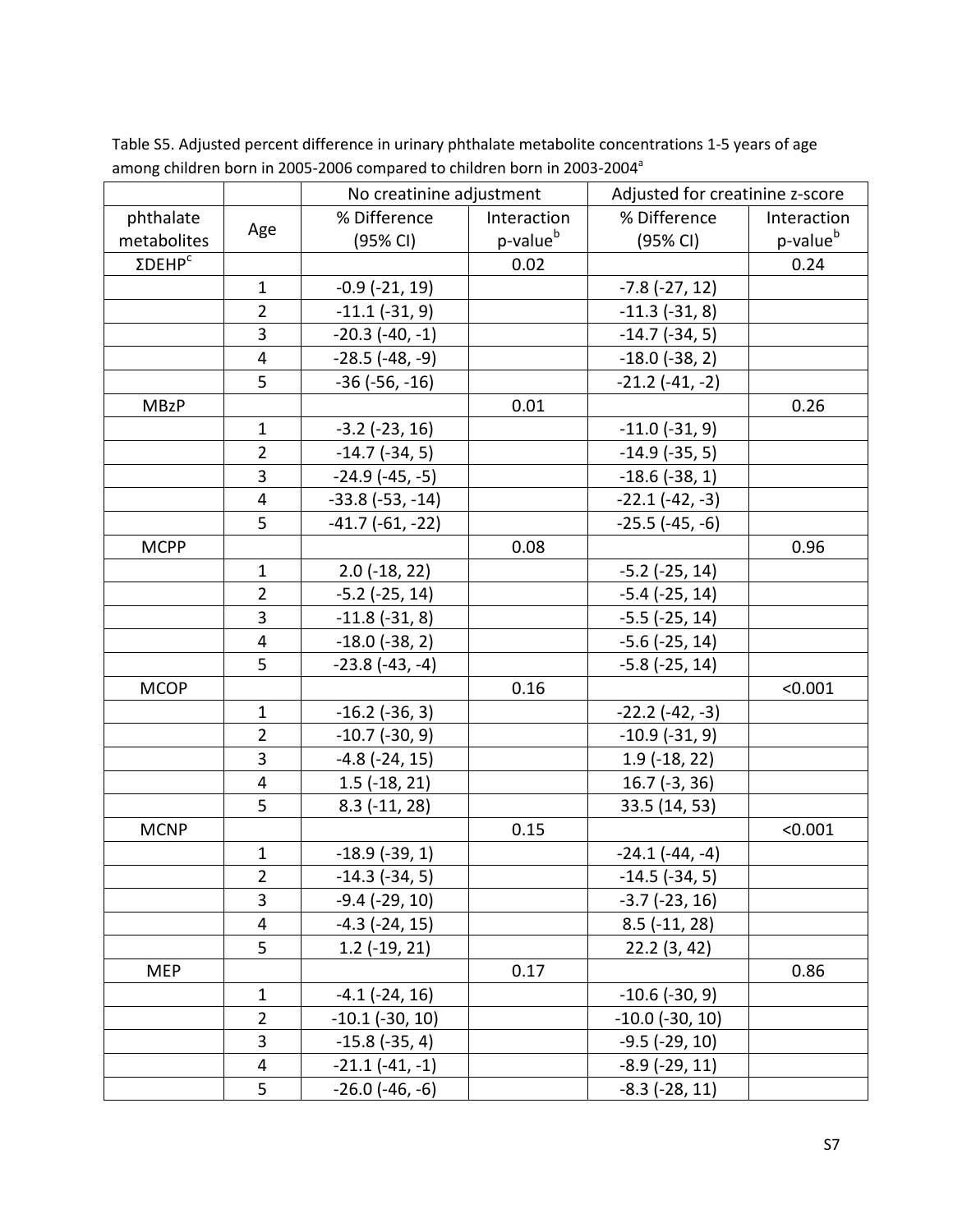| Table S5. (cont.) |                        |      |                      |      |
|-------------------|------------------------|------|----------------------|------|
| MnBP              |                        | 0.66 |                      | 0.29 |
|                   | $-35.2$ ( $-55, -15$ ) |      | $-28.6(-48,-9)$      |      |
|                   | $-29.4(-49,-10)$       |      | $-17.1$ $(-37, 3)$   |      |
| <b>MiBP</b>       |                        | 0.96 |                      | 0.52 |
|                   | $-17.0$ ( $-37, 3$ )   |      | $-10.4$ ( $-30, 9$ ) |      |
|                   | $-16.3$ ( $-36, 3$ )   |      | $-2.7(-22, 17)$      |      |

<sup>a</sup> Models adjusted for age and year of birth (category), and creatinine z-score when specified

<sup>b</sup>% Difference = percent difference in geometric means between those born in 2005-2006 compared to those born in 2003-2004 (reference category)

 $c$ Interaction p-value for the cross-product interaction between continuous age in years and year of birth (2003-2004 vs. 2005-2006).

<sup>d</sup> ΣDEHP= Sum of MEHP, MEHHP, MEOHP, and MECPP

 $e^{e}$  MnBP measured only at visits 4 and 5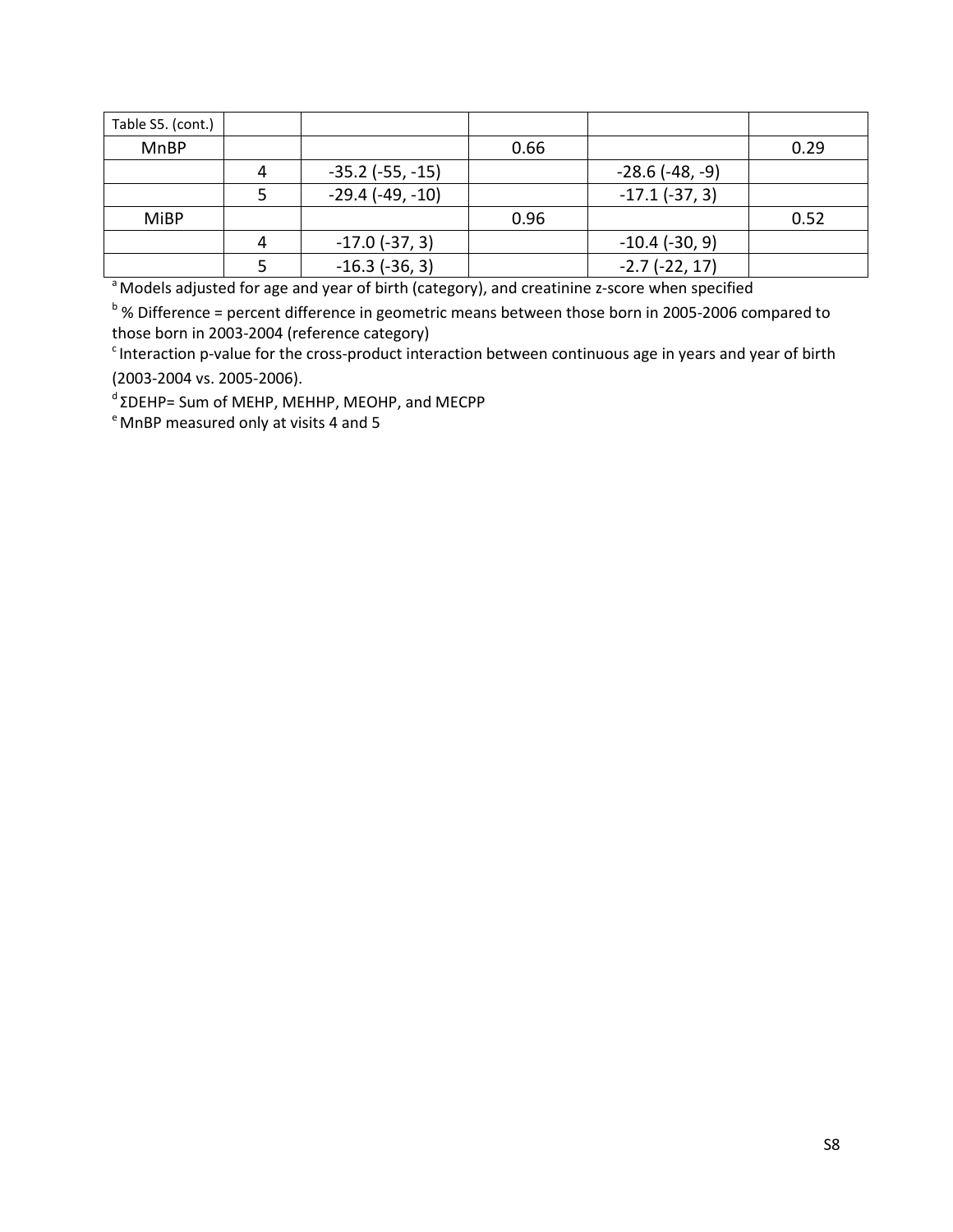



Diamond indicates arithmetic mean, whiskers indicate minimum and maximum, edges of box indicate 25<sup>th</sup> and 75<sup>th</sup> percentile, and middle line indicates median.

<sup>c</sup>ΣDEHP= Sum of MEHP, MEHHP, MEOHP, and MECPP

1 year n=281, 2 year n=235, 3 year n=237, 4 year n=172, 5 year n=203 (All subjects with at least 1 phthalate measurement)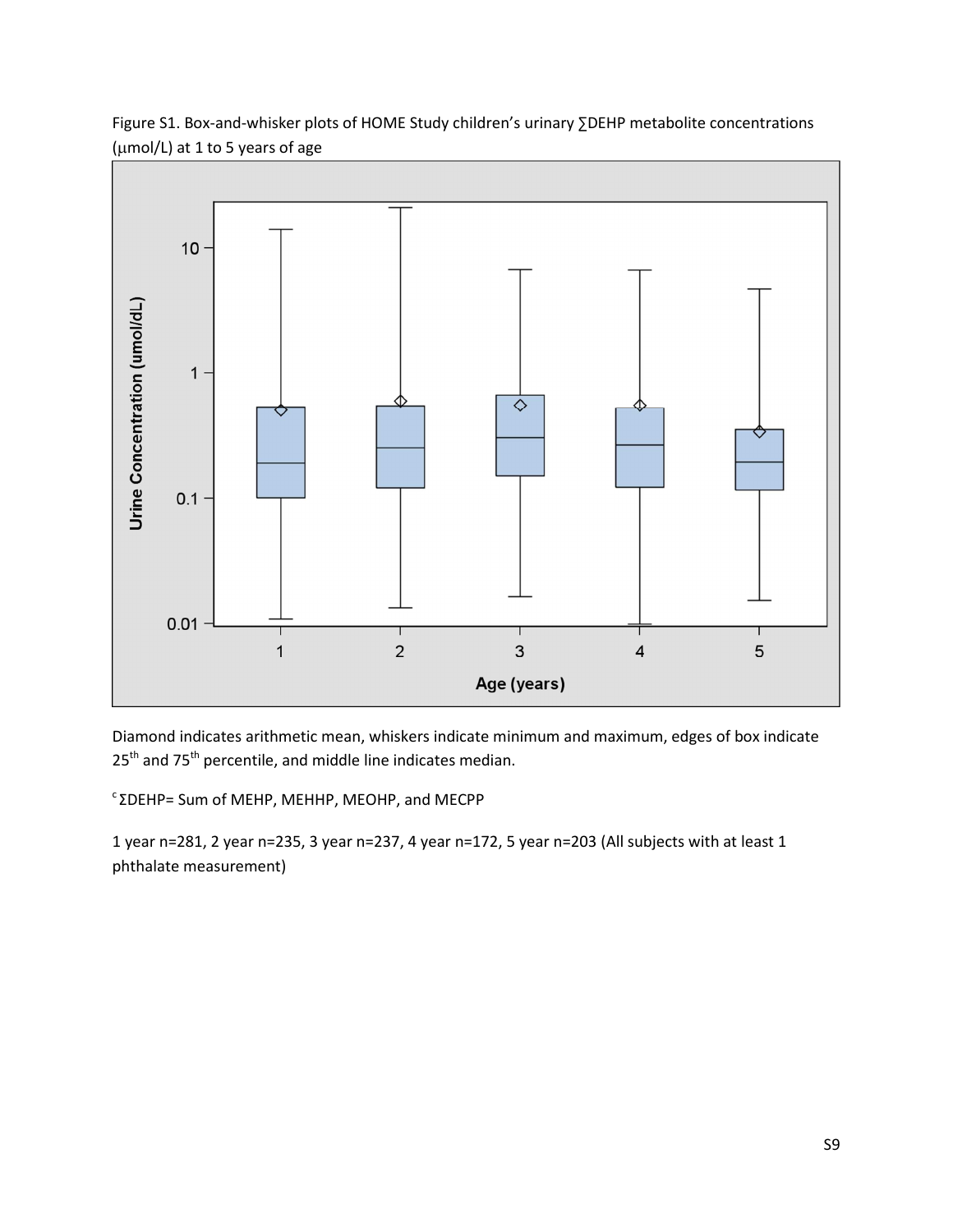

Figure S2. Box-and-whisker plots of HOME Study children's urinary creatinine concentrations (mg/dL) at 1 to 5 years of age

Diamond indicates arithmetic mean, whiskers indicate minimum and maximum, edges of box indicate  $25<sup>th</sup>$  and 75<sup>th</sup> percentile, and middle line indicates median.

1 year n=281, 2 year n=235, 3 year n=237, 4 year n=172, 5 year n=203 (All subjects with at least 1 phthalate measurement)